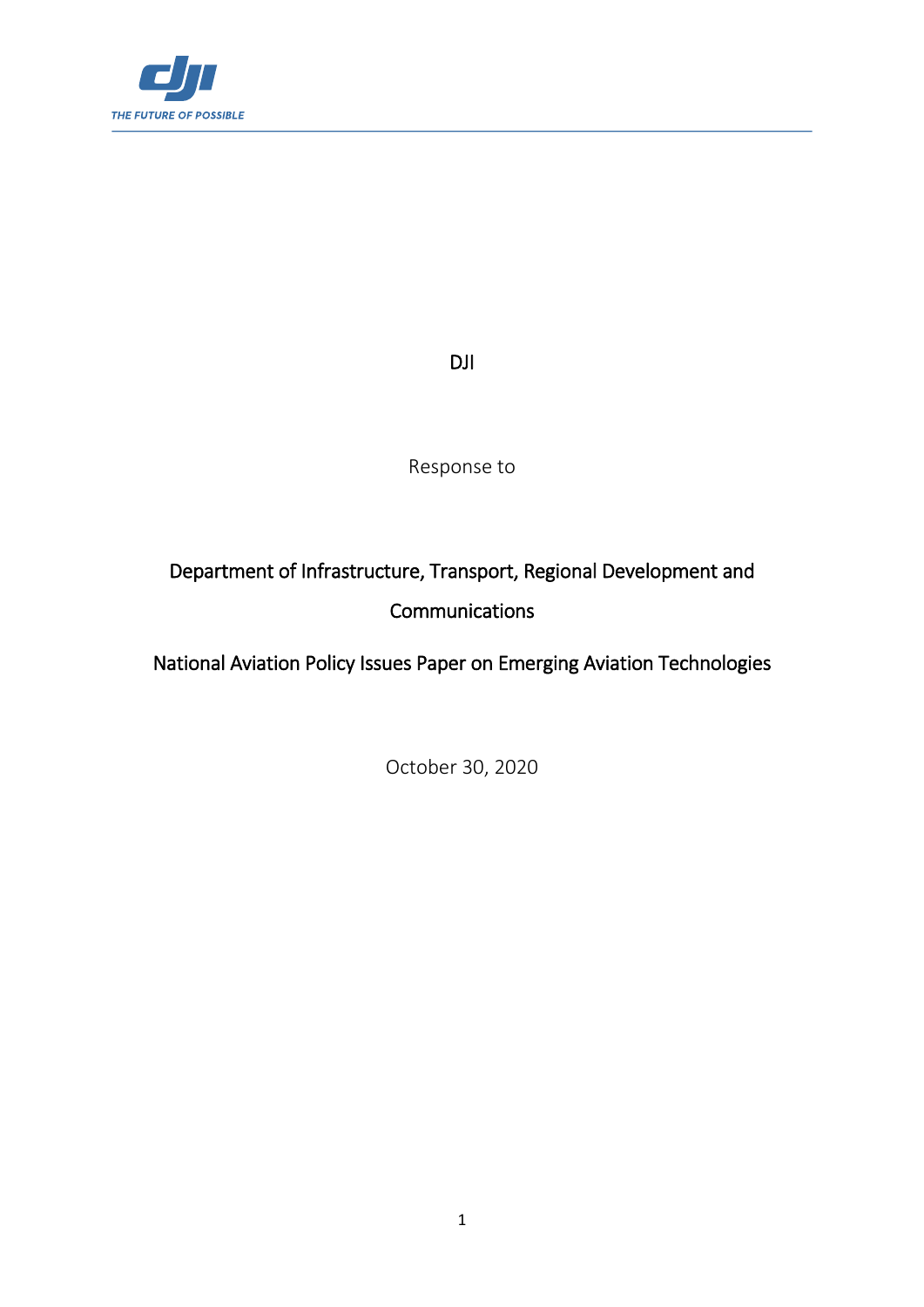

### Introduction:

DJI appreciates the opportunity to submit our comments regarding the National Emerging Aviation Technologies issues paper. And we are highly supportive of the consultative committee approach the department is instituting to discuss the issues outlined. We hope to continue to be invited to work with other industry players in giving supportive input in to what will necessarily be a long deliberative process on the many substantive areas raised.

By way of introduction, DJI is the world's largest civilian drone manufacturer. We were founded by people with a passion for Remotely Piloted Aircraft Systems (RPAS). As such we are keen to cooperate with regulators and legislators to ensure RPAS users retain their admirable safety record and the sector continues to thrive.

In Australia, we served on CASA's Technical Working Group on registration and participated in both rounds of consultation undertaken by CASA on this issue. In the U.S., we participated in the FAA's RPAS Registration Task Force and most recently the FAA's Aviation Rulemaking Committee on RPAS Remote Identification and Tracking. We also spearheaded an effort with the Consumer Technology Association to develop a standardized global RPAS serial number system to help ensure globally harmonized serial numbers for registration and remote ID purposes.

In each of these processes we have held to the principle that all stakeholders want to see safe skies that are open to innovation. In fact, we have harnessed our research and development resources to this cause. By engaging with government and industry stakeholders and understanding the relevant concerns, DJI has been able to develop and voluntarily adopt technologies to ameliorate core concerns by:

- implementing geofencing of airports and critical national security areas in 2013 and continuing to upgrade and add to this system in an effort to minimize risks in airspace around controlled aerodromes and secure areas.
- creating a remote ID system that works for all DJI craft and is now used at airports and security sites and by law enforcement globally to ensure accountability and enforcement of existing laws, as well as for ensuring security at sensitive sites.
- adopting ADSB-in receiver technology on our larger RPAS to ensure operators have advanced warning of ADSB-equipped aircraft in the vicinity so that they can avoid conflict. We have also committed to incorporate this technology in all RPAS over 250 grams going forward.
- **P** putting in place a quiz to ensure all users have a basic knowledge of the rules before they can fly their DJI products and instituting other safety innovations including smart batteries to detect anomalies, smart return to home functions to ensure our products return to their take-off point avoiding obstacles along the way, as well as altitude limits and other features.

### General comments:

The issues paper does an admirable job of outlining the many critical issues that need to be addressed. However, while all the issues are important, they are not of equal importance. We would hope to see that safety, airspace integration and security are addressed as the primary concerns. These are threshold issues. If we do not get the policy and regulatory settings correct in each, there will not be the public and stakeholder group acceptance needed for the sector to thrive.

Some of the issues outlined in the paper are not necessarily RPAS issues and in fact go quite far outside the normal bounds of aviation policy. Neighborhood noise is a prime example. Infrequent drone services such as roofing surveys or a real estate photographer using a drone have no more, and probably far less, impact than a landscaping business or a neighbor mowing a lawn. If we are to regulate at all regarding small RPAS noise, better to regulate or legislate regarding noise in a technology neutral manner. Similarly, privacy rights might need strengthening, but this is not an RPAS issue. Someone with an SLR camera can be as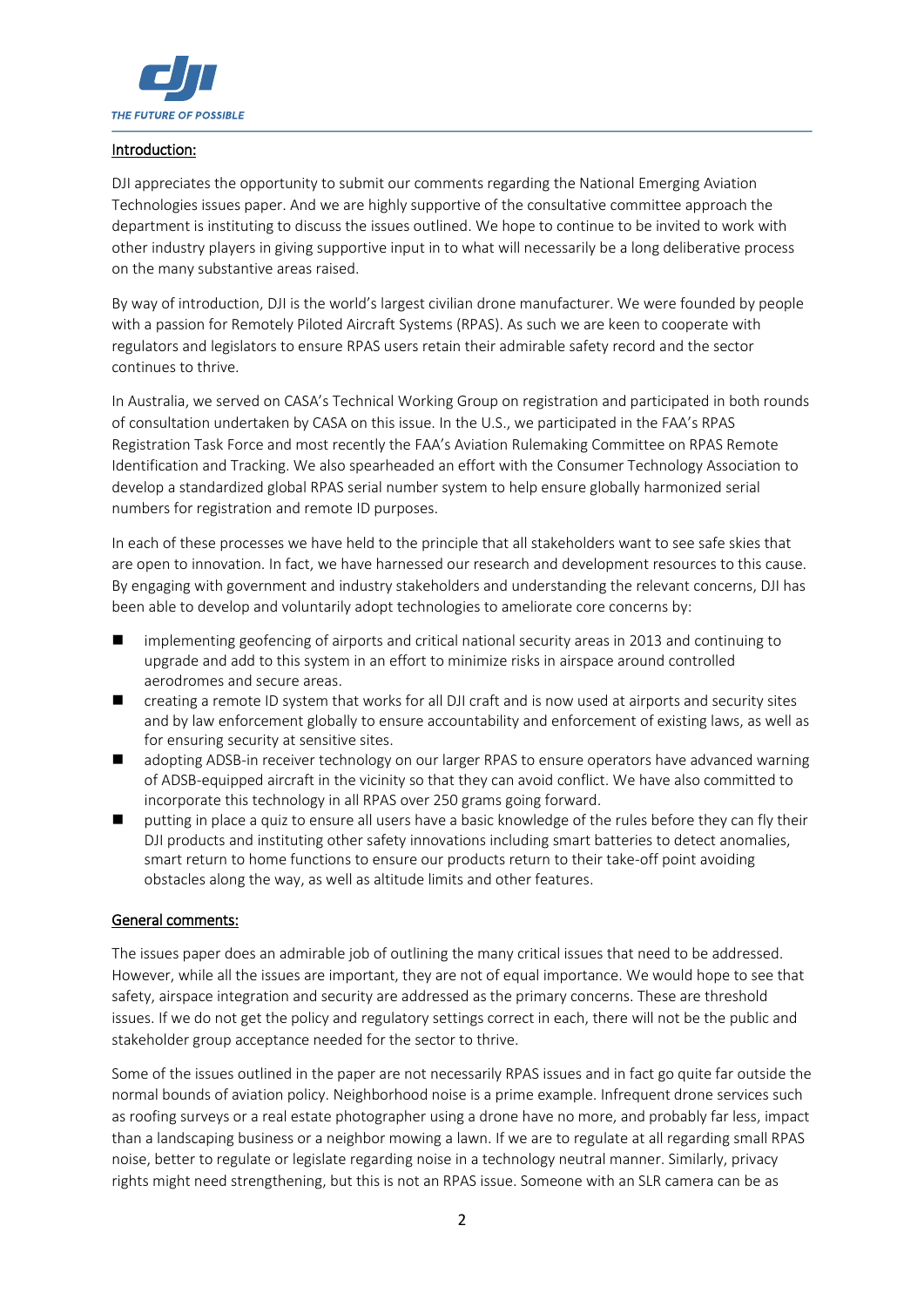

**.** 

intrusive as someone flying an RPAS. And so the approach and resulting legislation should remain technology neutral and not RPAS specific.

We support the principles in the issues paper but would also like to note that the interpretation of these principles will vary. We suspect that in particular, "a fair, competitive and efficient approach to airspace access" will mean different things to different stakeholders. This is an academic question currently as there is not great competition for most airspace. But with time, the issue will become more real. We hope that what is decided and enacted today does not jeopardize current users for the benefit of predicted future use cases.

One final general point we would like to make is that we should all acknowledge the current admirable safety record in the RPAS sector. We looked at RPAS operations in the US using FAA estimates on DJI share of market and the data from DJI users who voluntarily shared flight logs with us. We extrapolated that some 10.3 million flight hours using small RPAS occurred in the US last year. There were zero fatalities recorded. Compare this to the US general aviation safety record of anywhere from .935 to 1.305 fatalities per 100,000 flight hours annualy from 2012 to 2018<sup>1</sup> and we see that the RPAS safety record is enviable.

Of course RPAS are unmanned and so fatalities are far less likely. But the point is that when we look at the need for change and the safety case for change, we must look at the data as well. And although RPAS technology is new, we should not allow that to mean we overemphasise the threat or risk associated. We need to reground all our discussion in data wherever possible. If we are to make large changes and investments, we should be able to prove those changes are needed with data.

Also, our efforts should focus on building on this admirable safety record and ensuring we sustain and grow the culture of safety among RPAS users. This will require that all regulations, UTM requirments and other changes to current legislation or rules are seen to be:

- $\blacksquare$  reasonable and rational users will need to understand the necessity of any changes and the benefit.
- $\blacksquare$  easy to comply with we should eliminate friction in compliance wherever possible.
- affordable we should ensure that costs are fair and as low as possible as high costs will drive down compliance.

If we fail on any of the above fronts, we will undermine the very safety culture we want to foster.

### Of the issues outlined in the paper, we have the following comments:

1) Airspace integration: The questions surrounding an eventual UTM system are varied and vast. Where is UTM really required? Who needs to be part of an eventual UTM? What services does a UTM need to provide? What will be the cost? Who will pay? Why are each of the proposed services needed? What real risks are the services mitigating or opportunities are they creating?

We hope that as the Australian UTM concept matures that these questions remain front of mind. In particular, any change should be examined in a cost-benefit framework with an analysis of the impacts on the sector as a whole and fairness to various categories of RPAS operator.

DJI believes that UTM should be equitable, affordable, technology neutral and adopted in a stagedapproach that matches current needs but builds with the future in mind.

 Equitable: operators should be able to enjoy access to unrestricted airspace for their visual line of sight (VLOS) flights without having to fund services for more advanced operations. In other words, what is now free-of-charge, should remain free-of-charge. And for currently restricted airspace, an equitable and affordable system of access is also required.

<sup>1</sup> <https://www.avweb.com/flight-safety/accidents-ntsb/u-s-civil-aviation-fatalities-increase-in-2018/>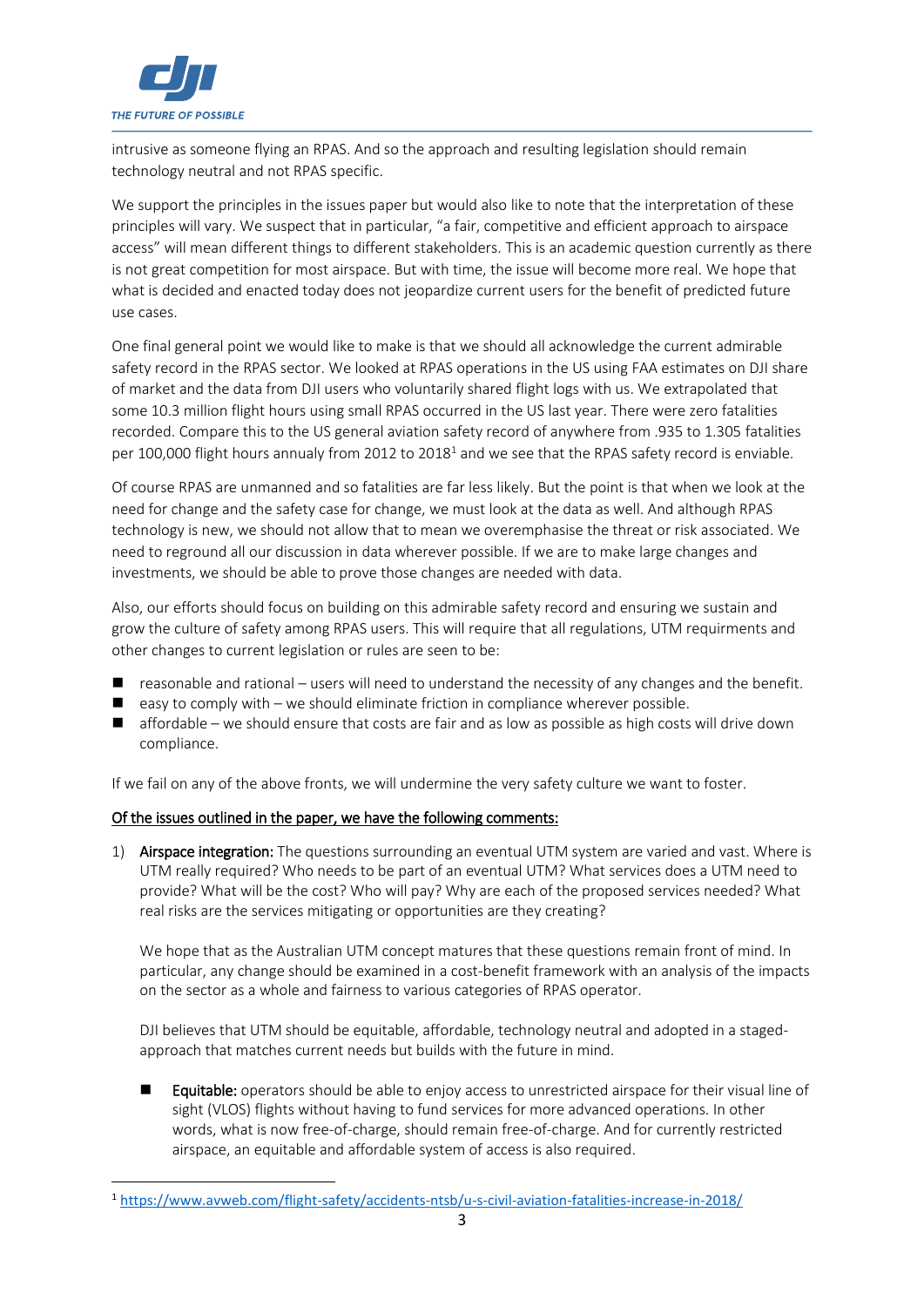

- **Affordable:** To this aim of fairness and equitable access, UTM should enable competitive and costeffective service provision and avoid creating a monopoly service provider or limiting market entry to a few providers. Either scenario would give too great a pricing power to the service provider. Any system that requires high charges for access is automatically unequal.
- Technology neutral: In line with the above need for competition, we believe that UTM must be technology-neutral wherever possible. Relying on a specific technology would run the risk of favouring solutions of certain service providers or manufacturers and risk creating a closed market. It would also close off innovation that could lower prices.
- **Staged-approach:** A truly efficient UTM framework should consist of an architecture that provides the required services and associated technologies in a differentiated way, according to each drone operators' needs while maintaining safety for all users. Equally, this means a full suite of UTM offerings is perhaps not necessary in the very first instance. We believe government should focus on parts of UTM that are of immediate benefit. However, those constituent parts should be laid down with thought to enabling future applications.

In respect to constituent parts that meet current needs, we believe there are some key elements of UTM that are beneficial now and that lay the groundwork for the future. These UTM-type services offer benefits across multiple issues discussed in the paper:

- Geo-awareness data currently the data available from Airservices is not fit for purpose. Drone users need data that show existing airports and No Fly Zones (such as national security areas, prisons, and other sites). ASA are working to improve their data sets, but this should be job one and should be made available in an affordable format as many providers such as DJI would provide this for free to their users. The safety and security benefits are obvious of RPAS operators having clear and accurate data on where they cannot fly and why. CASA have done some admirable work in this area. But improvement is still needed.
- Dynamic data the next phase we would hope to see is dynamic data provision via an API so that drone users are made aware of Temporary Flight Restrictions for bushfires or other emergencies in real time. This will also dramatically improve safety and could have a beneficial impact on security as high profile political summits or other events could be subjects for a TFR.
- Registration while registration recently launched for commercial RPAS, it is also needed as soon as possible for the consumer RPAS sector. Without registration we are left with estimates - many of which DJI believe are inflated – as to numbers of RPAS currently in use. This lack of accurate data has direct implications for policy-making. But also registration provides a channel for educating users. And when combined with remote ID, registration provides a means of enforcement akin to a car license plate number.
- **Remote identification** there is now a global standard for remote identification that can easily be adopted and implemented. ASTM F3411-19 enables remote ID via interoperable methods that include network, wi-fi broadcast and bluetooth broadcast methods. By enabling this flexible standard, law enforcement, regulators, and the community at large will have the tools to add greater accountability to RPAS operation. This is critical for safety, security and public acceptance.
- **Airspace authorization** it is clear that there is a need to automate authorizations for the 5.5 kilometer area around controlled aerodromes. Handling these via waivers is time consuming, costly and an inefficient use of Airservices and CASA personnel. By instituting a system similar to the US FAA's Low Altitude Authorization and Notification Capability, these permissions can be made instant, free and low burden for the regulator and ANSP.
- Basic low altitude deconfliction while we believe there will be little immediate need for UTM outside of congested areas, there is still a danger of conflict with helicopters, paragliders, hot air balloons and small aircraft that share the low altitude airspace. ADSB is the most obvious technology that could provide an answer, but we are interested in all options that could ensure greater safety when sharing the airspace with these other users.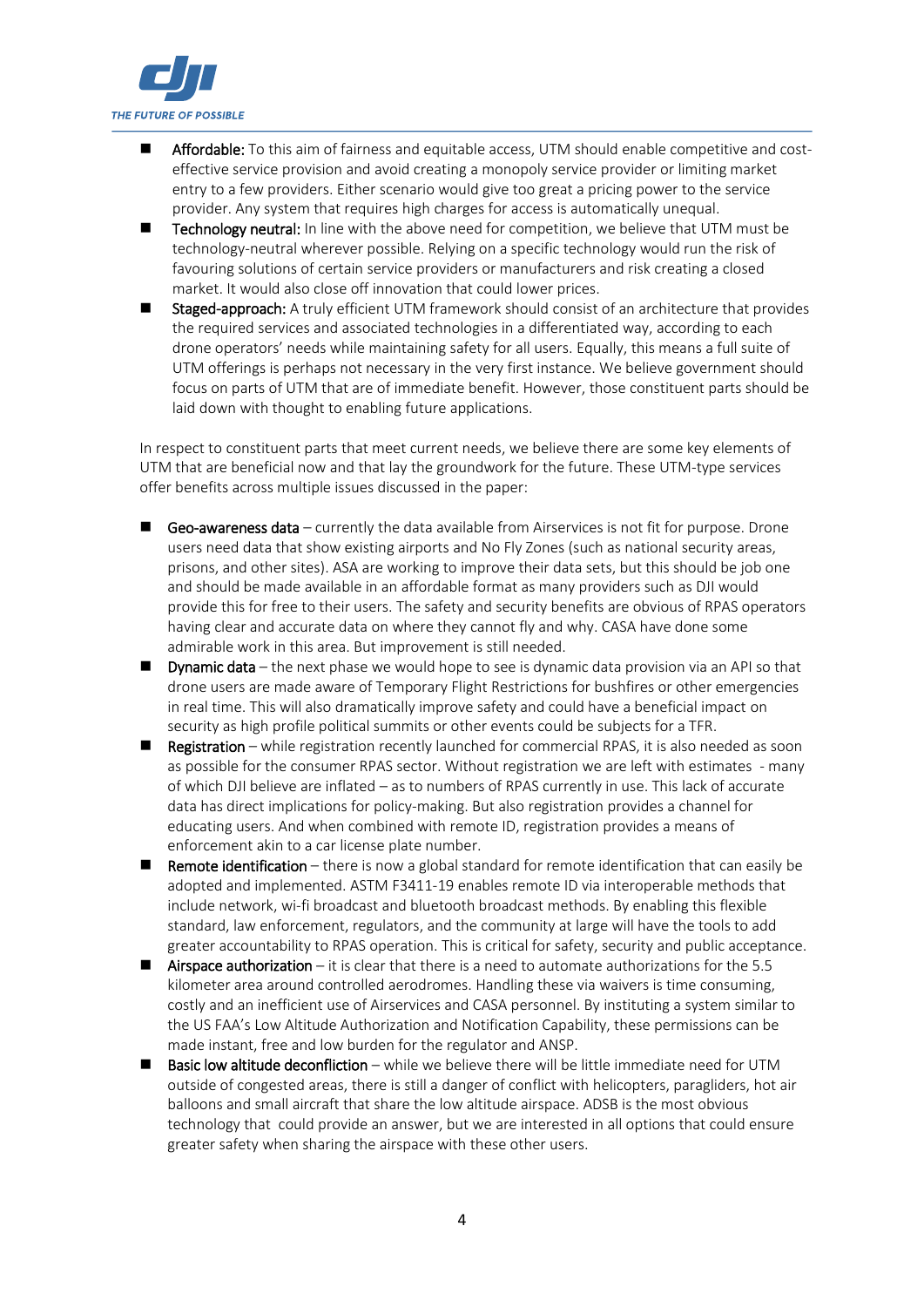

2) Safety: safety is paramount and we applaud the work done by CASA in this area. The issues paper points to several proposals that have merit. In particular, a blanket waiver system for RePL and ReOC holders makes sense. In effect, we either trust our certified operators to fly safely as skilled professionals, or we need to do something to improve the certification and licensing system until we can trust them to operate safely. Doing otherwise is an uncomfortable halfway house that undermines the value of holding a RePL and ReOC.

But we think there are additional areas worth CASA's investigation. ADSB as a means for deconflicting with other low altitude airspace users has been addressed in the preceding section (airspace integration). But we also believe that regulations are needed for flight overhead or nearer than 30 meters to others.

The current regulations have served the industry well in the early phase, but it has to be acknowledged that the 30 meters rule in particular is limiting to urban operations or even to use in lifesaving operations near to crowded areas such as beaches. An investigation into what weight class, mitigation technologies, or airworthiness certification would enable safe operations closer to the public would open up much wider applications of RPAS technology.

In regards to data, there is a lack of accurate data across the entire sector and efforts to fill that gap are often flawed. Phone surveys and air proximity reporting data give indications but both are open to overinflated numbers of how many drones are in the sky and how many incidents are actually occuring. With the technologies available to us today and in use at 29 controlled aerodromes across Australia, we should be able to discuss the issues of safety with an accurate, data-driven depiction of the kinds of issues we are seeing.

3) Security: we agree with the paper's assessment of the categories of potential threats and the need to mitigate those threats. From our perspective, registration and remote ID are a critical first step. Once we know who the honest actors are and where they are operating, we can lower the "noise level" and filter for those that are the true threat. Equally, good geo-awarness data and dynamic data will allow authorities to communicate easily and effectively with RPAS operators as to which areas are deemed security risks. Again, this will lower the noise level and filter for any remaining bad actor.

In regards to cybersecurity, DJI has been vocal in calling for global standards. Any narrow focus on point of origin misses the point. Irrespective of where an RPAS is made, it could be vulnerable. What we all should want to see are agreed standards that any product can be measured by – and those standards should account for the type of user and the type of operation. A government agency flying a sensitive mission will need a higher degree of cybersecurity protection than a consumer. But both will need protections.

One caveat, as a global manufacturer, DJI would like to see Australia put its weight behind global efforts at setting cybersecurity standards for RPAS. A national standard that sits apart from any other jurisdiction would drive up our costs to serve this market and those costs would most likely need to be passed on. But even considering this issue outside our own narrow interests, drone cybersecurity is a global issue and could benefit from a globally harmonized approach.

4) Noise: DJI do not believe there is a need for noise regulations for the majority of small drone operations. First, any drone operating under existing operating conditions has to remain more than 30 meters from people. Second, the current regulations prohibit operations at night. These existing operational regulations mean that noise issues are already excluded under normal operating conditions. Should those regulations change over time, and we believe they should, then we see the need for regulation in neighborhoods as on par with the need to regulate leaf blowers or lawnmowers. Most states do this via time of day regulations for higher decibel products in quieter areas.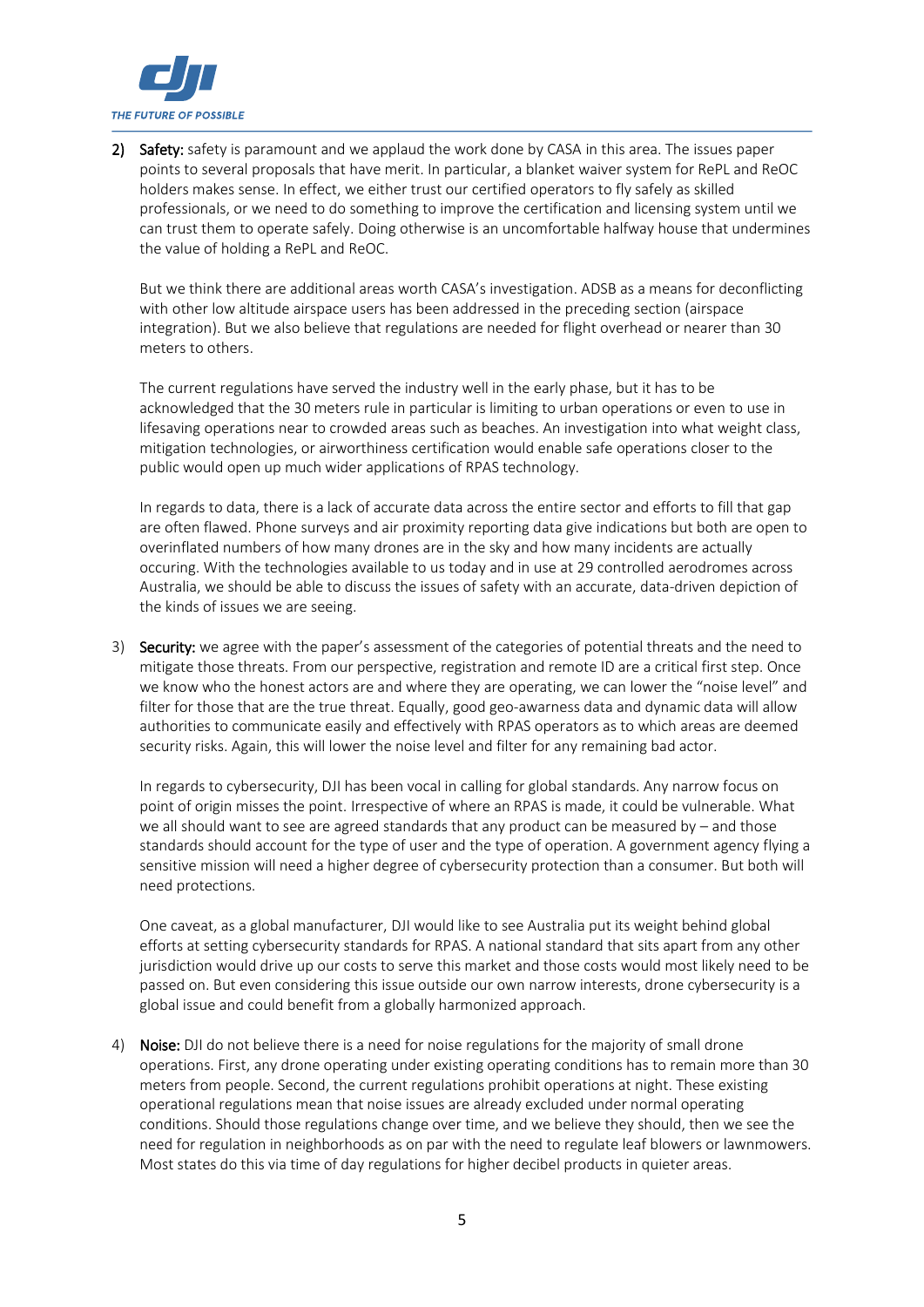

For repetitive operations – such as delivery services - that take place in residential areas and/or at night, there may be an argument for noise limits. But we would advocate for these to be easily understandable and practical. For these types of operations – and these types of operations alone – there should be a fair benchmark set that looks at how close the operation would come to those not directly involved in the operation (bystanders, neighbors, etc). This would mean setting a noise level measured to that distance. Nuisance should be balanced against public goods. Delivery will not be confined to burritos and coffee. Medicine deliveries or even the convenience of food delivered to a disabled resident have clear and important benefits that must be considered.

The one area where noise issues will approach the threshold issue that it is with traditional aviation is within the urban air mobility sector. And so this issue should truly be focused on the needs of UAM and community acceptance and standards for UAM.

5) Privacy: similar to noise, we do not see this as a specific RPAS issue. If privacy laws need strengthening, then a separate process should enable this and it should be done with a technology neutral lens. The same law should be able to be used for the peeping tom, or the stalker with a phone camera or SLR or video camera as for the person misusing an RPAS.

## Conclussion:

The NEAT issues paper is a welcome window into current thinking at the department. It serves as a template laying out the issues to be handled. But it does not indicate clear directions as to what the end result will be. This is not a criticism. This paper was needed. We need a common sense of the issues and the approach government will take to ameliorating them. But it does mean there is still an enormous amount of detail to be sorted through on each and every issue listed. How those details are decided will have huge impacts on the industry. It is the details that will determine whether RPAS thrive and drive additional economic activity and jobs or whether Australia loses ground to other jurisdictions.

The issues paper is a productive first step. But what would truly help industry get greater surety is an ongoing commitment to working through these issues with industry input from the very earliest stages and throughout the process. In that vein, we would hope that the department will commit to allow the NEAT consultative committee live on in some form or fashion beyond the discussions of the current issues paper.

The US Federal Aviation Administration set up the Drone Advisory Committee as a long-term source of advice from across the industry – from manufacturers to user associations, to research and academic specialists. The DAC has been a source of valuable input to the FAA throughout its work on rulemaking for issues such as registration, remote ID, night operations and flight overhead.

We would strongly encourage that the department consider a similar arrangement – and enshrine this grouping as a core part of its ongoing consultative process. Membership can vary over time and as to whether a current topic is of interest to a set of members, but this grouping should be enabled to deliberate with independence and report findings back to the department.

Participation in the DAC has been invaluable to DJI as the deliberations have informed and inspired us to create and adopt safety technologies faster than regulatory models could be changed and adopted. There is an obvious win-win to embracing such a process and we hope the department will make this central to all of its deliberations on each of these issues over the foreseeable future.

Also, a commitment to producing an eventual roadmap would be beneficial as so much of what industry needs would come from a more detailed examination of timing and details on what will be done, by which department, and by when. Again, a consultative committee made up of industry participants would be